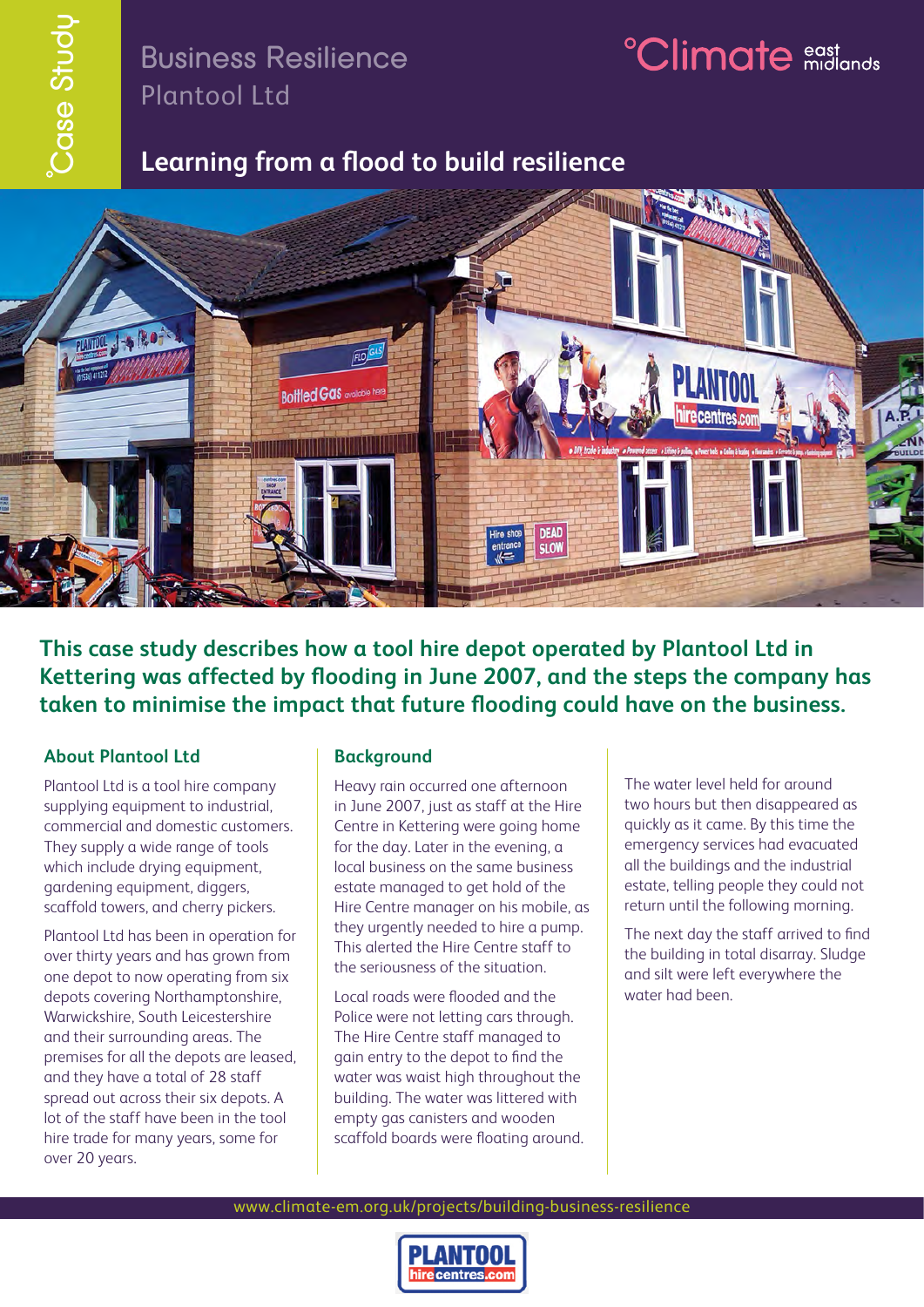### **Flood impacts on the business**

A large quantity of tools and equipment were stored on the ground, and these were badly affected by the flood. Fortunately, the till and computers were about an inch above the height of the flood water, so they were fine. Some equipment had floated off on the flood water, and this needed to be found.

None of the staff had experienced a flood before and they did not have a recovery plan in place. There was no gas or electricity supply, as these had been disconnected by the emergency services. Without their computer system, and with the phone system down, staff had to cope with just mobile phones. This situation continued for days.

The staff focused on getting the front of shop cleaned up first, so that the business could continue to serve customers. The landlord arranged for his insurers to attend to the building. The depot had to be stripped out

and then dried. All the flooring and doors had to be replaced and then redecorated. These costs were covered by the landlord.

### **The clean up of the building took around nine months, including the drying out period.**

Every hire item that was affected by the flood water had to be checked, cleaned and repaired where possible, before being used again. Some of the equipment was sent to a company that professionally restores electrical equipment damaged by water. This was a lengthy process which in some cases took many months. Around 10% of the flood damaged equipment had to be scrapped.

The business was badly affected:

- **Turnover fell by 70% overnight.**
- **The option of shutting the depot was considered by the management, but because of all the effort put in by the staff, they decided to keep it open.**
- **It took over 13 months before the depot was back up and running fully, and over 2 years after that before trade was back to where it had been before the flood.**

### **What has the company done to increase its resilience?**

- Plantool Ltd now has a companywide **Business Continuity Plan** in place to cover most problems that could occur, including those related to severe weather events.
- • **Health & Safety** now has higher priority.
- At the Kettering depot they now have a **Flood Plan** adapted to that depot, which includes emergency contact details of utility suppliers.
- The depot is now signed up to receive **Flood Warnings** from the Environment Agency.
- Staff are now trained in 'what to do next'.

Some physical changes have been made to the depot, to help keep losses and costs to a minimum by avoiding water damage if another flood does occur:

- **• As much equipment/ stock as possible has been raised up off the floor**
- **• Some electric sockets have been raised**
- **• Gas canisters are locked away in a gas cage**
- **• Ladders are kept tied up.**

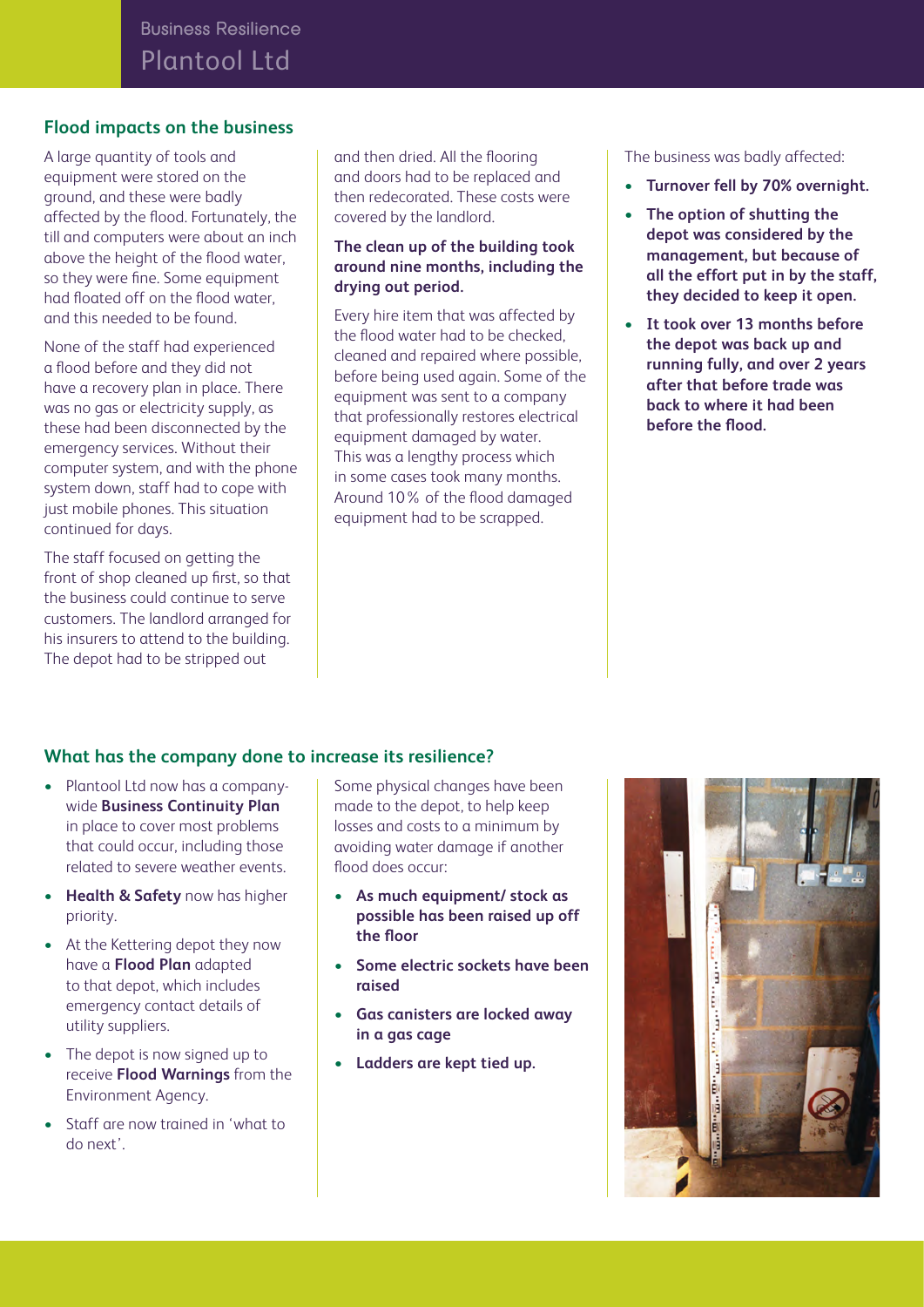Plantool Ltd Business Resilience

During the June 2007 flood event in the Slade Brook catchment, intense localised rainfall on a predominantly urban catchment resulted in flooding along the lower reaches of the Slade Brook. Surface water run-off in the urban area upstream of the Hire Centre significantly contributed to the volume of water rapidly entering the brook. There was too much water for the brook to contain, leading to out-of-bank flow and surface drainage issues. Ground observations estimated that the Slade Brook rose rapidly: over 2 metres in one hour.

**Orion Way (top) and Pytchley Road (bottom), during the flooding in June 2007**







**The Slade Brook with water levels back to normal.**